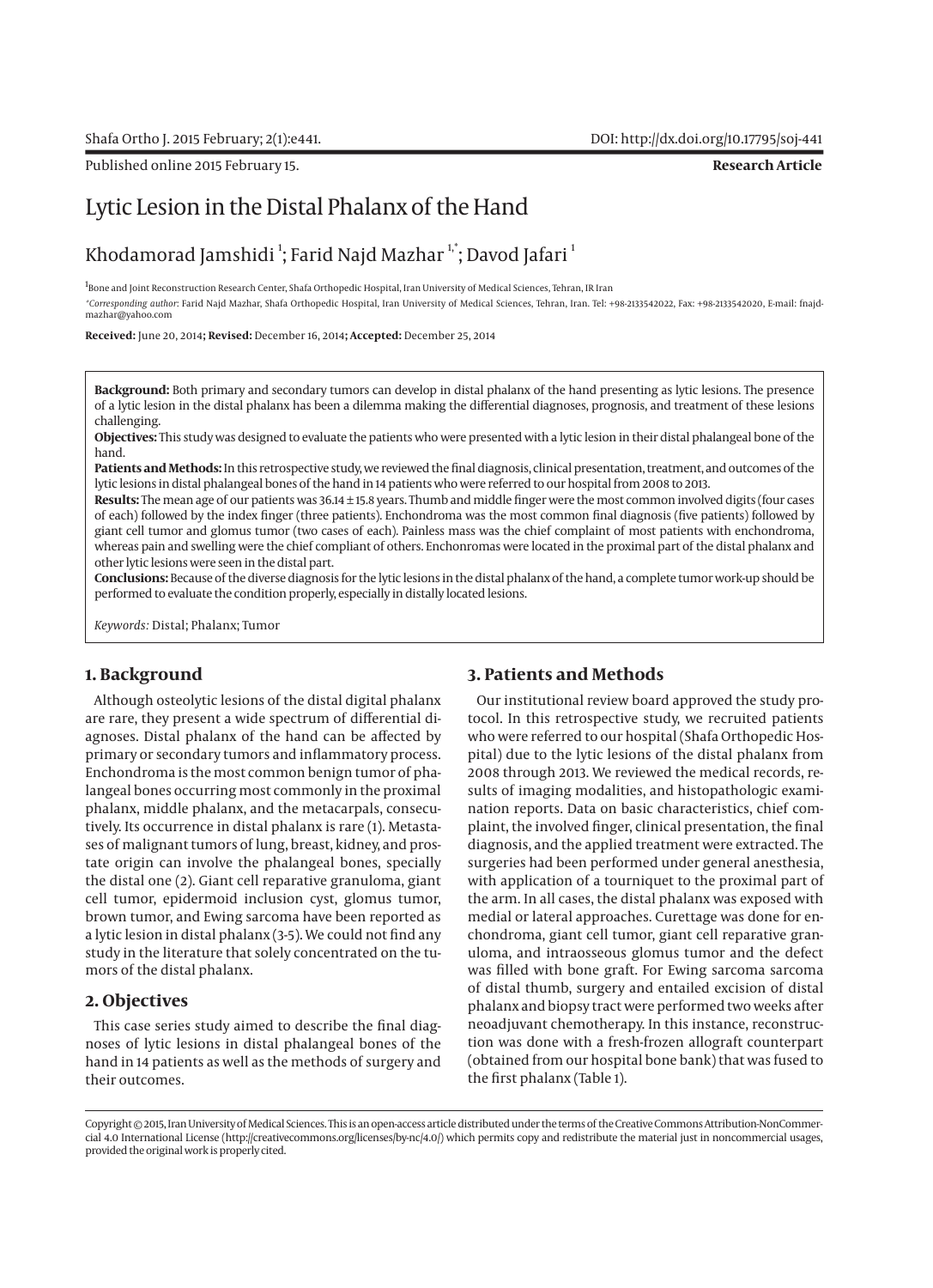| Table 1. Demographic Data, Diagnosis, and Treatment in Patients with Lytic Lesion of Distal Phalangeal Bone <sup>a</sup> |               |        |                                  |                          |                                                                                 |                             |                      |
|--------------------------------------------------------------------------------------------------------------------------|---------------|--------|----------------------------------|--------------------------|---------------------------------------------------------------------------------|-----------------------------|----------------------|
| Number of<br><b>Patients</b>                                                                                             | Gender        | Age, y | <b>Involved</b><br><b>Finger</b> | <b>Diagnosis</b>         | <b>Treatment</b>                                                                | Follow-up, mo               | Chief<br>Complaint   |
| 01                                                                                                                       | Female        | 32     | Lt Index                         | Enchondroma              | Curettage and Bone graft                                                        | 58                          | Pain and<br>Swelling |
| 02                                                                                                                       | Male          | 25     | Lt Thumb                         | <b>GCRG</b>              | Curettage and Bone graft                                                        | 46                          | Pain and<br>Swelling |
| 03                                                                                                                       | Male          | 32     | Rt Middle                        | Enchondroma              | Curettage and Bone graft                                                        | 26                          | Swelling             |
| 04                                                                                                                       | Female        | 29     | Rt Index                         | Enchondroma              | Curettage and Bone graft                                                        | 48                          | Swelling             |
| 05                                                                                                                       | <b>Female</b> | 23     | Lt Ring                          | Glomus tumor             | <b>Excision and Curettage</b>                                                   | 18                          | Pain                 |
| 06                                                                                                                       | Male          | 75     | Lt Thumb                         | SCC of lung              | Amputation                                                                      | Deceased after<br>11 months | Pain and<br>Swelling |
| 07                                                                                                                       | Female        | 21     | Rt Middle                        | <b>EIC</b>               | Curettage                                                                       | 60                          | Swelling             |
| 08                                                                                                                       | Female        | 44     | Rt Thumb                         | Hyperparathy-<br>roidism | Parathyroidectomy                                                               | 43                          | Swelling             |
| 09                                                                                                                       | Female        | 42     | Lt Middle                        | Enchondroma              | Curettage and Bone graft                                                        | 44                          | Swelling             |
| 10                                                                                                                       | Male          | 36     | Rt Index                         | <b>GCT</b>               | Curettage and Bone graft                                                        | 20                          | Pain and<br>Swelling |
| 11                                                                                                                       | Male          | 22     | Lt Thumb                         | Ewing sarcoma            | Phalanx resection and re-<br>construction with allograft<br>and IP joint fusion | 12                          | Pain                 |
| 12                                                                                                                       | Female        | 32     | Lt Little                        | Enchondroma              | Curettage and Bone graft                                                        | 22                          | Pain and<br>Swelling |
| 13                                                                                                                       | <b>Female</b> | 64     | Lt Ring                          | <b>GCT</b>               | Curettage and Bone graft                                                        | 38                          | Pain and<br>Swelling |
| 14                                                                                                                       | Female        | 29     | Lt Middle                        | Glomus tumor             | <b>Excision and Curettage</b>                                                   | 42                          | Pain and<br>Swelling |

*Jamshidi K et al.*

a Abbreviations: Rt, right; Lt, left; GCT, giant cell tumor; SCC, squamous cell carcinoma; GCRG, giant cell reparative granuloma; and EIC, epidermoid inclusion cyst Interphalageal.

#### **4. Results**

A total of 14 patients (nine females) with distal phalanx lytic lesion were studied. The mean age of our patients was  $36.14 \pm 15.83$  years (range, 21-75 years). Right and left side fingers were involved in five and nine patients consecutively. The most common involved digits were thumb (four cases), middle finger (four cases), and index finger (three cases), consecutively. The most frequent diagnosis were consecutively enchondroma (five cases), giant cell tumor (two cases), and glomus tumor (two cases).

The presence of a swelling and painless mass were the chief complaints of most patients with enchondroma (two of our cases had pain after minor trauma). Pain and swelling were the chief complaints of patients with other tumors (Table 1).

The final diagnosis of all the lesions located in the proximal part of the distal phalanx was enchondroma (Figure 1); lesions of all other tumor types were located in the distal part of distal phalanx (Figures 2 - 6). Radiologic studies of the metastatic carcinoma and giant cell tumors showed more aggressive behavior and involvement of surrounding soft tissue (Figures 3 and 5). One of our patients (patient No. 6) deceased after 11 months. For the rest of our cases, the mean follow up was 36.69 months (range, 12-58 months) and none of them had recurrence during the follow-up period.



**Figure 1.** Anteroposterior Radiographic View of the Distal Phalanx Showing Proximally Based Lytic Lesion Expanding the Cortex (Enchondroma, Patient 1)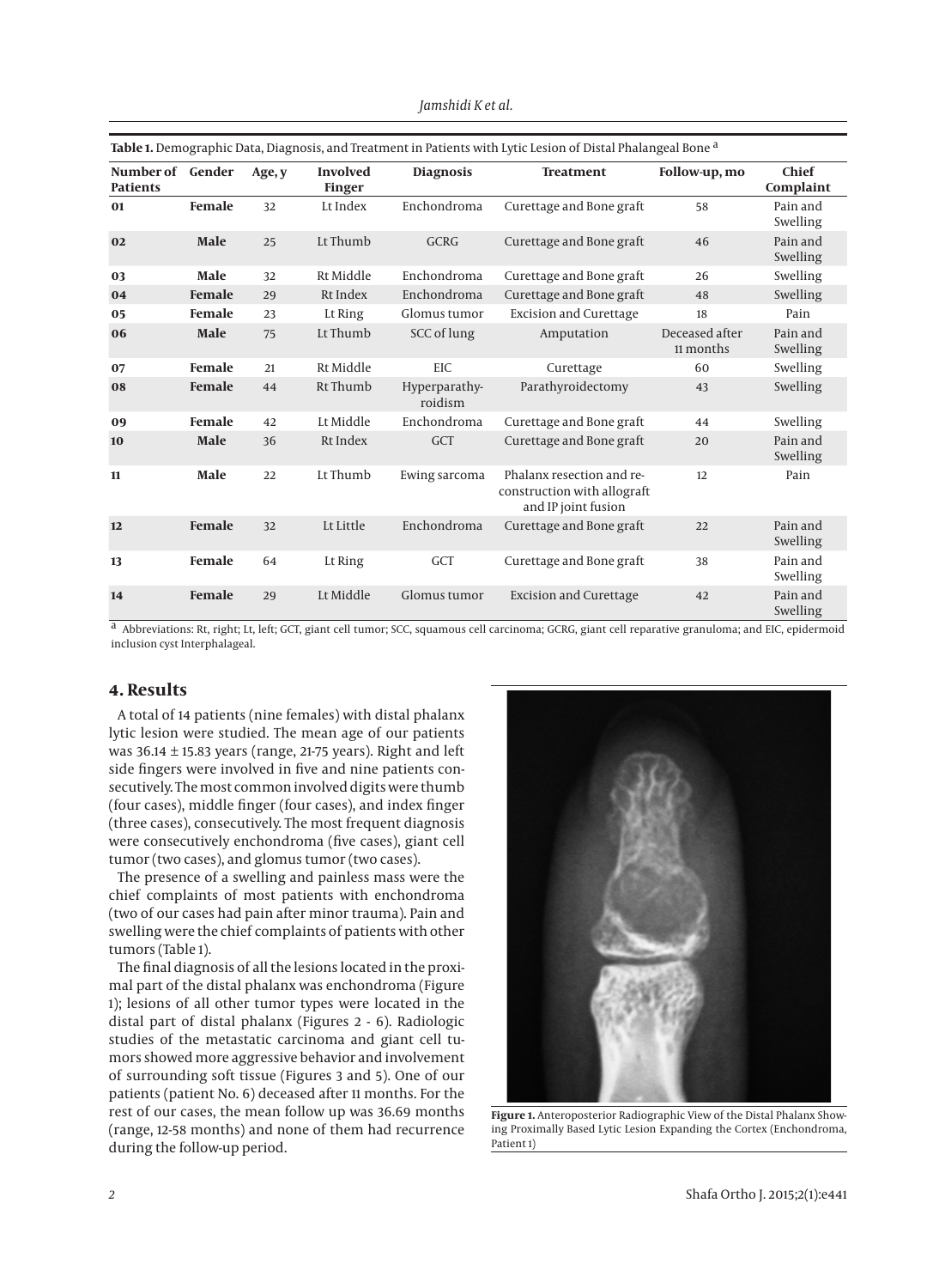#### *Jamshidi K et al.*



**Figure 2.** Anteroposterior Radiographic View of the Distal Phalanx Showing Distally Based Well Defined Lytic Lesion (Glomus Tumor, Patient 5)



**Figure 3.** Anteroposterior Radiographic View of the Distal Phalanx of the Thumb Showing Distally Based Ill-Defined Lytic Lesion and Soft-Tissue Component (Metastatic Squamous Cell Carcinoma, Patient 6)



**Figure 4.** Anteroposterior Radiographic View of the Distal Phalanx of the Thumb Showing Distally Located Well-Defined Lytic Lesion and Soft Tissue Component (Epidermoid Inclusion Cyst, Patient 7)



**Figure 5.** Lateral Radiographic View of the Distal Phalanx of the Ring Finger Showing Distally Located Lytic Lesion and Soft Tissue Component. (Giant Cell Tumor, Patient 13)



**Figure 6.** Oblique Radiographic View of the Distal Phalanx of the Thumb Showed Absorption of the Tuft (Hyperparathyroidism, Patient 8)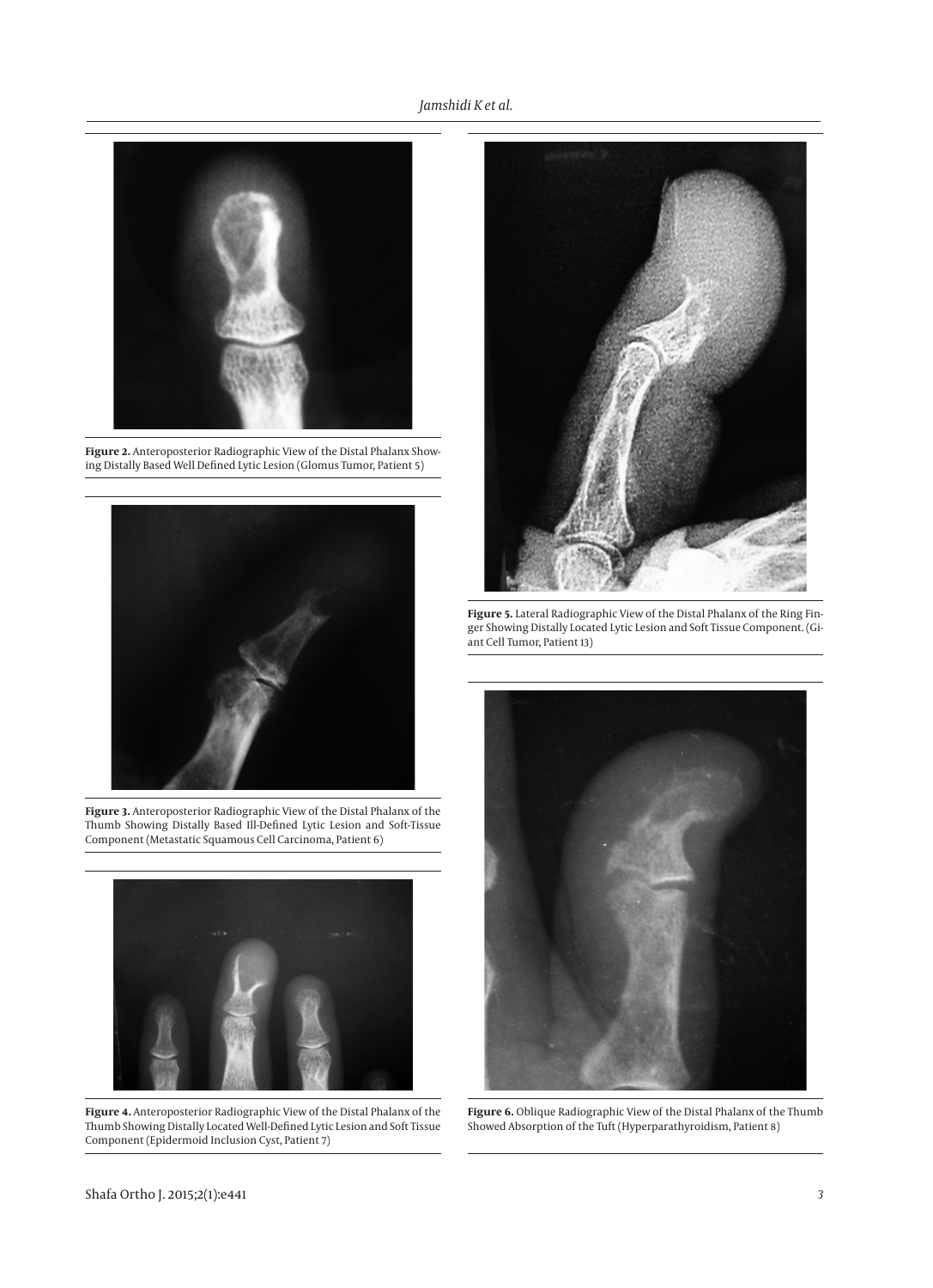#### **5. Discussion**

Although enchondroma is the most frequent bone tumor in the small bones of the hand, it rarely develops in the distal phalanx. Noble and Lamb reported that 13% of mono-ostotic and polyostotic enchondromas developed in the distal phalanx (6). Fernandez-Vazquez et al. found that only 12.8% of hand enchondroma developed in distal phalanx (7). In our series enchondroma was the most common cause of the lytic lesion of the distal phalanx.

Clinically, the majority of the hand tumors are benign and a large number of them develop insidiously without significant pain or tenderness; thus, cosmetic concerns such as swelling may be the patient's only presenting complaint (8). The others such as glomus tumor, infection, and metastatic and primary malignant tumor may present with pain.

Glomus tumors are painful subcutaneous nodules associated with intense pain. In distal phalanx, the triad of the intense pain, local tenderness, and cold intolerance can be attributed to the glomus tumor (9). Painful lesions with a presentation mimicking an infection can be actually caused by Ewing sarcoma of the distal phalanx, which is extremely rare (3).

Metastatic tumors in the osseous tissues of the hand are rare and most commonly present with pain, swelling, and nail deformity. Metastases to the bones of the hand may occur in carcinoma of the lung (40%), breast (16%), kidney (6%), and prostate (3%), most of which occur in the distal phalanges (2, 10). Chondrosarcoma is the most common non-metastatic malignant bony tumor of the hand and is usually seen as secondary chondrosarcoma in previous Ollier's disease. It presents as painful lytic lesion with popcorn calcification in small tubular bones of hand (11).

Recently, Afshar et al. reported a review of published studies on demographic trends, survival rates, and the most common metastatic locations of hand and wrist metastases over the past 27 years. They reported 221 cases; the distal phalanx was the most frequently involved bone, and the thumb was the most frequently involved digit (12).

Swelling and a painless mass without nail deformity were the chief complaints of our patients with the diagnosis of enchondroma. Two of our patients with this tumor had pain after minor trauma. All of our patients with the non-enchondroma diagnoses presented with a painful swelling of the distal phalanx. Radiologically, periosteal reaction was not seen in any of our cases reported here and considering the location of the lesions, we categorized them in two groups:

Group one included the proximally located lytic lesions and the second group included distally located lytic lesions. All of the enchondromas were in group one, ie, the proximally located lesions, two of which had minor cortical expansion. All of the remaining lesions were in the second group.

Shimizu K. et al. reported five cases of enchondroma of distal phalanx. Three of their patients, who had developed fractures, were treated with curettage and bone grafting through a volar longitudinal approach. The authors reported that the palmar incision in the pulp of the finger had no complications (13). Although traditionally the universal approach in the hand surgery is Brunner type zig-zag incision, we found that by the selection of medial or lateral subungual approach and elevation the volar skin flap, including neurovascular bundle, the surgeon would be able to excise soft tissue component of the tumor and expose the entire distal phalanx more easily.

The result of the present study indicates that the bony lytic lesions of distal phalanxes of the hand are most commonly benign and are due to enchondroma. Although malignant bony tumors of the hand are rare, this study shows that Ewing sarcoma or squamous cell carcinoma can also present themselves as lytic lesions in distal phalanx (Table 1).

Interesting aspect of the present study is the diversity of the final diagnoses of distal phalangeal lytic lesions. Most of the lesions were benign and enchondroma was the most common type. On the other hand, very rare tumors in the hand such as Ewing sarcoma represented themselves as a lytic lesion in the distal phalanx. Given the diversity of final diagnoses, the study indicates that any lytic lesion in distal phalanx of the hand, especially in its distal part, should undergo complete tumor work-up.

### **Authors' Contributions**

Study concept, design, drafting the manuscript, and critical revision of the manuscript: Khodamorad Jamshidi, Farid Najd Mazhar, and Davod Jafari. Analysis and interpretation of data: Khodamorad Jamshidi and Farid Najd Mazhar. Study supervision: Khodamorad Jamshidi.

#### **References**

- 1. Dorfman HD, Czerniak B. *Benign cartilage lesions.* Dorfman HD, Czerniak B editors. St Louis: Mosby; 1998.
- 2. Martin KA, Dove AF. Metastatic carcinoma of the hand. *Hand.* 1983;**15**(3):343–6.
- 3. Jamshidi K, Najd Mazhar F, Moghimi J. Ewing sarcoma of the distal part of the thumb: allograft reconstruction to preserve function. *J Bone Joint Surg.* 2013;**3**:1–6.
- 4. Merkow RL, Bansal M, Inglis AE. Giant cell reparative granuloma in the hand: report of three cases and review of the literature. *J Hand Surg Am.* 1985;**10**(5):733–9.
- 5. Takase K. Intraosseous glomus tumour in the distal phalanx of the index finger. *J Hand Surg Eur Vol.* 2011;**36**(1):74–6.
- 6. Noble J, Lamb DW. Enchondromata of bones of the hand. A review of 40 cases. *Hand.* 1974;**6**(3):275–84.
- 7. Fernandez-Vazquez JM, Ayala-Gamboa U, Camacho-Galindo J, Sanchez-Arroyo AC. [Enchondroma of the distal phalanx]. *Acta Ortop Mex.* 2011;**25**(6):376–9.
- 8. Calandruccio JH, Jobe MT. *Tumors and tumorous conditions of the hand.* 12 th ed. Canale ST, Beaty JS editors. Philadelphia: Elsevier; 2013.
- 9. Theumann NH, Goettmann S, Le Viet D, Resnick D, Chung CB, Bittoun J, Chevrot A, Drape JL, et al. Recurrent glomus tumors of fingertips: MR imaging evaluation. *Radiology.* 2002;**223**(1):143–51.